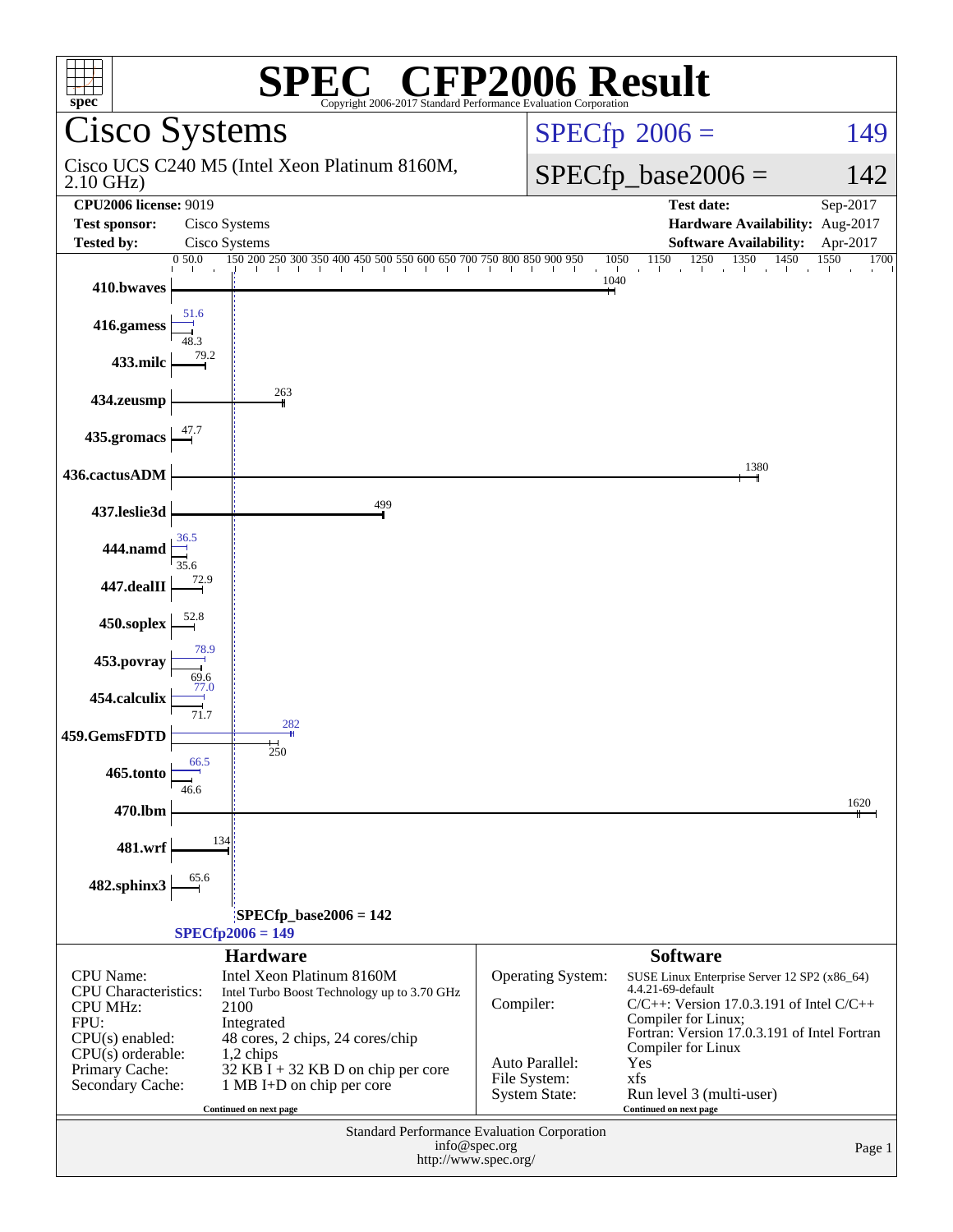

## Cisco Systems

#### 2.10 GHz) Cisco UCS C240 M5 (Intel Xeon Platinum 8160M,

#### $SPECfp2006 = 149$  $SPECfp2006 = 149$

### $SPECfp\_base2006 = 142$

| <b>CPU2006 license: 9019</b>                                               |                                                                                                                         |                                                            | <b>Test date:</b><br>$Sep-2017$           |  |  |  |
|----------------------------------------------------------------------------|-------------------------------------------------------------------------------------------------------------------------|------------------------------------------------------------|-------------------------------------------|--|--|--|
| <b>Test sponsor:</b>                                                       | Cisco Systems                                                                                                           | Hardware Availability: Aug-2017                            |                                           |  |  |  |
| <b>Tested by:</b>                                                          | Cisco Systems                                                                                                           |                                                            | <b>Software Availability:</b><br>Apr-2017 |  |  |  |
| L3 Cache:<br>Other Cache:<br>Memory:<br>Disk Subsystem:<br>Other Hardware: | $33 \text{ MB I+D}$ on chip per chip<br>None<br>384 GB (24 x 16 GB 2Rx4 PC4-2666V-R)<br>1 x 240 GB M.2 SATA SSD<br>None | <b>Base Pointers:</b><br>Peak Pointers:<br>Other Software: | 64-bit<br>$32/64$ -bit<br>None            |  |  |  |

**[Results Table](http://www.spec.org/auto/cpu2006/Docs/result-fields.html#ResultsTable)**

| Results Table     |                                                                                                          |              |                |       |                |             |                |              |                |              |                |              |
|-------------------|----------------------------------------------------------------------------------------------------------|--------------|----------------|-------|----------------|-------------|----------------|--------------|----------------|--------------|----------------|--------------|
|                   | <b>Base</b>                                                                                              |              |                |       |                | <b>Peak</b> |                |              |                |              |                |              |
| <b>Benchmark</b>  | <b>Seconds</b>                                                                                           | <b>Ratio</b> | <b>Seconds</b> | Ratio | <b>Seconds</b> | Ratio       | <b>Seconds</b> | <b>Ratio</b> | <b>Seconds</b> | <b>Ratio</b> | <b>Seconds</b> | <b>Ratio</b> |
| 410.bwayes        | 13.0                                                                                                     | 1040         | 13.0           | 1040  | 13.2           | 1030        | 13.0           | 1040         | <b>13.0</b>    | <b>1040</b>  | 13.2           | 1030         |
| $416$ .gamess     | 405                                                                                                      | 48.3         | 406            | 48.3  | 405            | 48.3        | 379            | 51.6         | 380            | 51.6         | 379            | 51.7         |
| $433$ .milc       | 116                                                                                                      | 79.2         | 116            | 79.4  | 116            | 78.8        | 116            | 79.2         | 116            | 79.4         | 116            | 78.8         |
| $434$ . zeusmp    | 34.6                                                                                                     | 263          | 34.1           | 266   | 35.0           | 260         | 34.6           | 263          | 34.1           | 266          | 35.0           | 260          |
| $435$ .gromacs    | 150                                                                                                      | 47.7         | 150            | 47.5  | 150            | 47.7        | 150            | 47.7         | 150            | 47.5         | 150            | 47.7         |
| 436.cactusADM     | 8.93                                                                                                     | 1340         | 8.64           | 1380  | 8.66           | 1380        | 8.93           | 1340         | 8.64           | 1380         | 8.66           | 1380         |
| 437.leslie3d      | 19.0                                                                                                     | 496          | 18.9           | 499   | 18.8           | 500         | 19.0           | 496          | 18.9           | 499          | 18.8           | 500          |
| 444.namd          | 225                                                                                                      | 35.6         | 225            | 35.6  | 225            | 35.6        | 220            | 36.5         | 220            | 36.5         | 220            | 36.5         |
| 447.dealII        | 157                                                                                                      | 72.8         | 157            | 72.9  | 157            | 72.9        | 157            | 72.8         | 157            | 72.9         | 157            | 72.9         |
| $450$ .soplex     | 158                                                                                                      | 52.8         | 160            | 52.3  | 157            | 53.1        | 158            | 52.8         | 160            | 52.3         | 157            | 53.1         |
| 453.povray        | 76.4                                                                                                     | 69.7         | 76.6           | 69.5  | 76.4           | 69.6        | 67.4           | 79.0         | 67.5           | 78.9         | 67.5           | 78.9         |
| 454.calculix      | 115                                                                                                      | 71.7         | 115            | 71.8  | 115            | 71.6        | 107            | 77.0         | 107            | 77.0         | 107            | 76.7         |
| 459.GemsFDTD      | 42.4                                                                                                     | 250          | 46.0           | 231   | 42.4           | 250         | 37.9           | 280          | 37.0           | 287          | 37.6           | 282          |
| $465$ .tonto      | 211                                                                                                      | 46.6         | 208            | 47.4  | 212            | 46.4        | 148            | 66.4         | 147            | 66.7         | 148            | 66.5         |
| 470.1bm           | 8.50                                                                                                     | 1620         | 8.48           | 1620  | 8.27           | 1660        | 8.50           | 1620         | 8.48           | 1620         | 8.27           | 1660         |
| 481.wrf           | 83.6                                                                                                     | 134          | 83.7           | 133   | 82.7           | 135         | 83.6           | <b>134</b>   | 83.7           | 133          | 82.7           | 135          |
| $482$ .sphinx $3$ | 297                                                                                                      | 65.6         | 301            | 64.9  | 297            | 65.7        | 297            | 65.6         | 301            | 64.9         | 297            | 65.7         |
|                   | Results appear in the order in which they were run. Bold underlined text indicates a median measurement. |              |                |       |                |             |                |              |                |              |                |              |

#### **[Operating System Notes](http://www.spec.org/auto/cpu2006/Docs/result-fields.html#OperatingSystemNotes)**

Stack size set to unlimited using "ulimit -s unlimited"

#### **[Platform Notes](http://www.spec.org/auto/cpu2006/Docs/result-fields.html#PlatformNotes)**

BIOS Settings: Intel HyperThreading Technology set to Disabled CPU performance set to Enterprise Power Performance Tuning set to OS SNC set to Disabled IMC Interleaving set to Auto Patrol Scrub set to Disabled Sysinfo program /home/cpu2006-1.2/config/sysinfo.rev6993 Revision 6993 of 2015-11-06 (b5e8d4b4eb51ed28d7f98696cbe290c1) running on linux-omrt Fri Sep 15 12:33:44 2017 Continued on next page

> Standard Performance Evaluation Corporation [info@spec.org](mailto:info@spec.org) <http://www.spec.org/>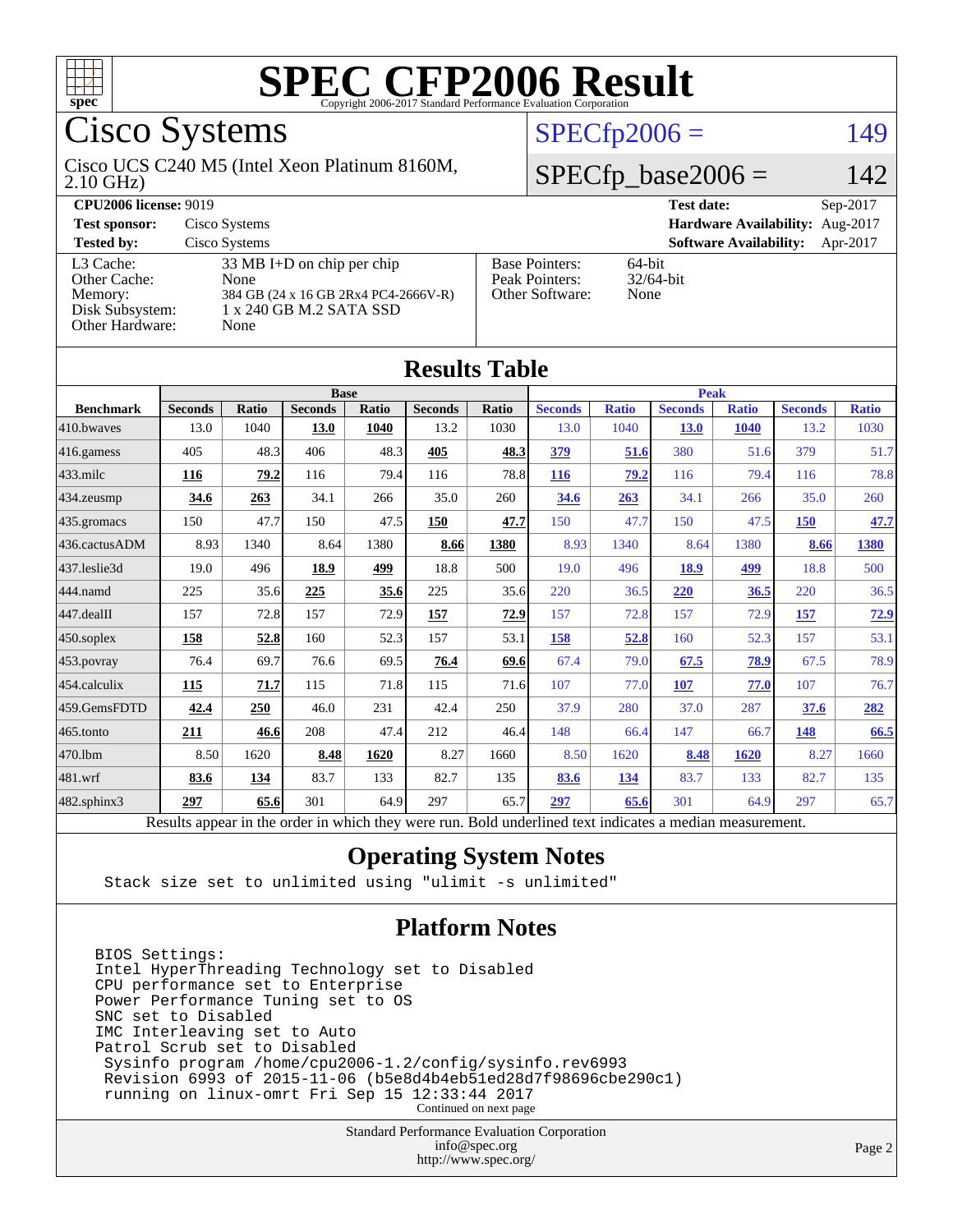

Cisco Systems

Cisco UCS C240 M5 (Intel Xeon Platinum 8160M,

 $SPECTp2006 = 149$ 

2.10 GHz)

 $SPECTp\_base2006 = 142$ 

**[CPU2006 license:](http://www.spec.org/auto/cpu2006/Docs/result-fields.html#CPU2006license)** 9019 **[Test date:](http://www.spec.org/auto/cpu2006/Docs/result-fields.html#Testdate)** Sep-2017 **[Test sponsor:](http://www.spec.org/auto/cpu2006/Docs/result-fields.html#Testsponsor)** Cisco Systems **[Hardware Availability:](http://www.spec.org/auto/cpu2006/Docs/result-fields.html#HardwareAvailability)** Aug-2017 **[Tested by:](http://www.spec.org/auto/cpu2006/Docs/result-fields.html#Testedby)** Cisco Systems **[Software Availability:](http://www.spec.org/auto/cpu2006/Docs/result-fields.html#SoftwareAvailability)** Apr-2017

#### **[Platform Notes \(Continued\)](http://www.spec.org/auto/cpu2006/Docs/result-fields.html#PlatformNotes)**

Standard Performance Evaluation Corporation [info@spec.org](mailto:info@spec.org) <http://www.spec.org/> This section contains SUT (System Under Test) info as seen by some common utilities. To remove or add to this section, see: <http://www.spec.org/cpu2006/Docs/config.html#sysinfo> From /proc/cpuinfo model name : Intel(R) Xeon(R) Platinum 8160M CPU @ 2.10GHz 2 "physical id"s (chips) 48 "processors" cores, siblings (Caution: counting these is hw and system dependent. The following excerpts from /proc/cpuinfo might not be reliable. Use with caution.) cpu cores : 24 siblings : 24 physical 0: cores 0 1 2 3 4 5 8 9 10 11 12 13 16 17 18 19 20 21 24 25 26 27 28 29 physical 1: cores 0 1 2 3 4 5 8 9 10 11 12 13 16 17 18 19 20 21 24 25 26 27 28 29 cache size : 33792 KB From /proc/meminfo MemTotal: 394864300 kB HugePages\_Total: 0 Hugepagesize: 2048 kB /usr/bin/lsb\_release -d SUSE Linux Enterprise Server 12 SP2 From /etc/\*release\* /etc/\*version\* SuSE-release: SUSE Linux Enterprise Server 12 (x86\_64) VERSION = 12 PATCHLEVEL = 2 # This file is deprecated and will be removed in a future service pack or release. # Please check /etc/os-release for details about this release. os-release: NAME="SLES" VERSION="12-SP2" VERSION\_ID="12.2" PRETTY NAME="SUSE Linux Enterprise Server 12 SP2" ID="sles" ANSI\_COLOR="0;32" CPE\_NAME="cpe:/o:suse:sles:12:sp2" uname -a: Linux linux-omrt 4.4.21-69-default #1 SMP Tue Oct 25 10:58:20 UTC 2016 (9464f67) x86\_64 x86\_64 x86\_64 GNU/Linux run-level 3 Sep 15 08:32 SPEC is set to: /home/cpu2006-1.2<br>Continued on next page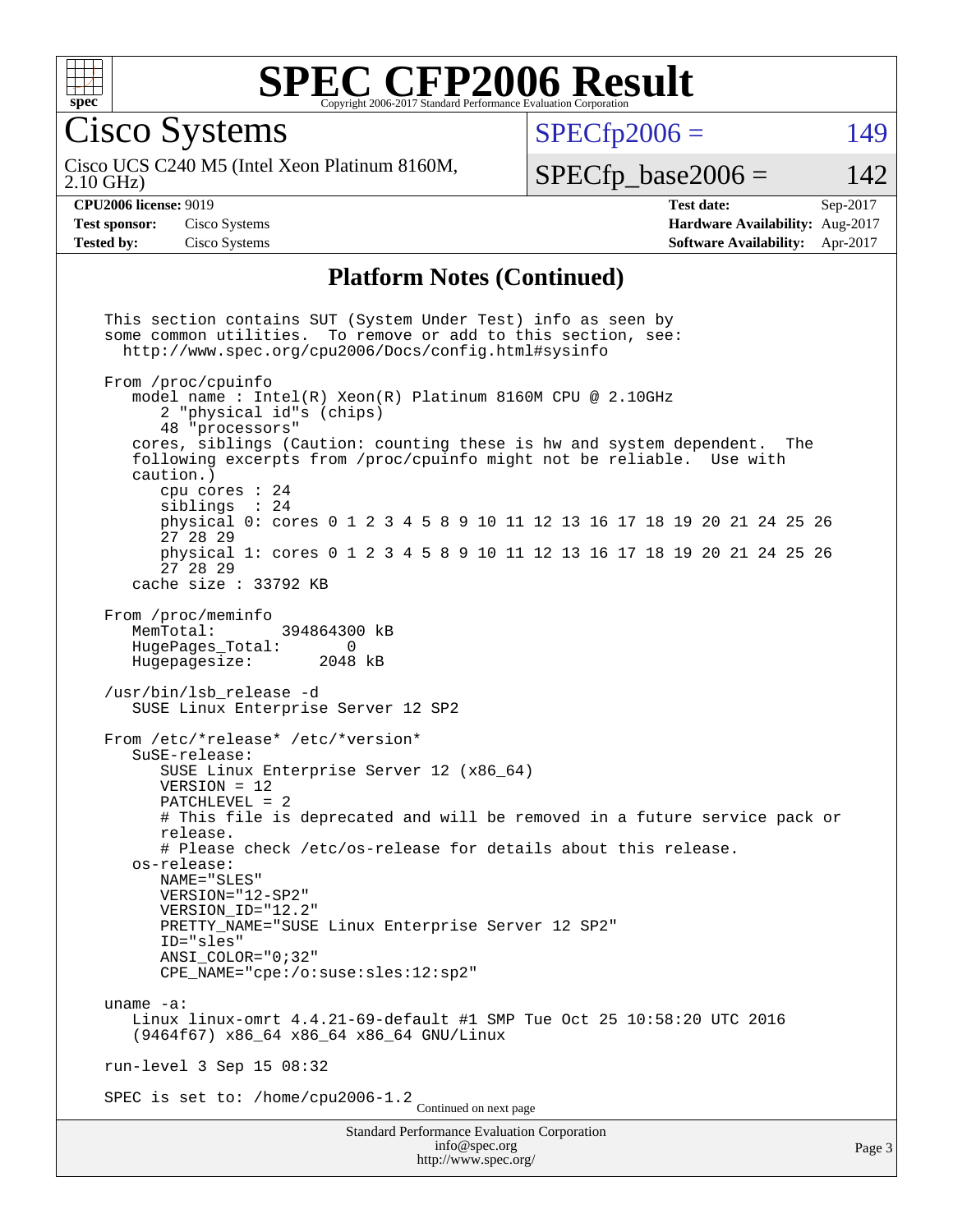

Cisco Systems

 $SPECTp2006 = 149$ 

2.10 GHz) Cisco UCS C240 M5 (Intel Xeon Platinum 8160M,

 $SPECTp\_base2006 = 142$ 

**[CPU2006 license:](http://www.spec.org/auto/cpu2006/Docs/result-fields.html#CPU2006license)** 9019 **[Test date:](http://www.spec.org/auto/cpu2006/Docs/result-fields.html#Testdate)** Sep-2017 **[Test sponsor:](http://www.spec.org/auto/cpu2006/Docs/result-fields.html#Testsponsor)** Cisco Systems **[Hardware Availability:](http://www.spec.org/auto/cpu2006/Docs/result-fields.html#HardwareAvailability)** Aug-2017 **[Tested by:](http://www.spec.org/auto/cpu2006/Docs/result-fields.html#Testedby)** Cisco Systems **[Software Availability:](http://www.spec.org/auto/cpu2006/Docs/result-fields.html#SoftwareAvailability)** Apr-2017

#### **[Platform Notes \(Continued\)](http://www.spec.org/auto/cpu2006/Docs/result-fields.html#PlatformNotes)**

Filesystem Type Size Used Avail Use% Mounted on<br>
/dev/sda3 xfs 182G 21G 161G 12% /home 21G 161G 12% /home Additional information from dmidecode:

 Warning: Use caution when you interpret this section. The 'dmidecode' program reads system data which is "intended to allow hardware to be accurately determined", but the intent may not be met, as there are frequent changes to hardware, firmware, and the "DMTF SMBIOS" standard.

 BIOS Cisco Systems, Inc. C240M5.3.1.1d.0.0615170707 06/15/2017 Memory: 24x 0xCE00 M393A2G40EB2-CTD 16 GB 2 rank 2666 MHz

(End of data from sysinfo program)

#### **[General Notes](http://www.spec.org/auto/cpu2006/Docs/result-fields.html#GeneralNotes)**

Environment variables set by runspec before the start of the run:  $KMP$  AFFINITY = "granularity=fine, compact" LD\_LIBRARY\_PATH = "/home/cpu2006-1.2/lib/ia32:/home/cpu2006-1.2/lib/intel64:/home/cpu2006-1.2/sh10.2" OMP\_NUM\_THREADS = "48"

 Binaries compiled on a system with 1x Intel Core i7-4790 CPU + 32GB RAM memory using Redhat Enterprise Linux 7.2 Transparent Huge Pages enabled with: echo always > /sys/kernel/mm/transparent\_hugepage/enabled

#### **[Base Compiler Invocation](http://www.spec.org/auto/cpu2006/Docs/result-fields.html#BaseCompilerInvocation)**

[C benchmarks](http://www.spec.org/auto/cpu2006/Docs/result-fields.html#Cbenchmarks): [icc -m64](http://www.spec.org/cpu2006/results/res2017q4/cpu2006-20170919-50187.flags.html#user_CCbase_intel_icc_64bit_bda6cc9af1fdbb0edc3795bac97ada53)

[C++ benchmarks:](http://www.spec.org/auto/cpu2006/Docs/result-fields.html#CXXbenchmarks) [icpc -m64](http://www.spec.org/cpu2006/results/res2017q4/cpu2006-20170919-50187.flags.html#user_CXXbase_intel_icpc_64bit_fc66a5337ce925472a5c54ad6a0de310)

[Fortran benchmarks](http://www.spec.org/auto/cpu2006/Docs/result-fields.html#Fortranbenchmarks): [ifort -m64](http://www.spec.org/cpu2006/results/res2017q4/cpu2006-20170919-50187.flags.html#user_FCbase_intel_ifort_64bit_ee9d0fb25645d0210d97eb0527dcc06e)

[Benchmarks using both Fortran and C](http://www.spec.org/auto/cpu2006/Docs/result-fields.html#BenchmarksusingbothFortranandC): [icc -m64](http://www.spec.org/cpu2006/results/res2017q4/cpu2006-20170919-50187.flags.html#user_CC_FCbase_intel_icc_64bit_bda6cc9af1fdbb0edc3795bac97ada53) [ifort -m64](http://www.spec.org/cpu2006/results/res2017q4/cpu2006-20170919-50187.flags.html#user_CC_FCbase_intel_ifort_64bit_ee9d0fb25645d0210d97eb0527dcc06e)

### **[Base Portability Flags](http://www.spec.org/auto/cpu2006/Docs/result-fields.html#BasePortabilityFlags)**

 410.bwaves: [-DSPEC\\_CPU\\_LP64](http://www.spec.org/cpu2006/results/res2017q4/cpu2006-20170919-50187.flags.html#suite_basePORTABILITY410_bwaves_DSPEC_CPU_LP64) 416.gamess: [-DSPEC\\_CPU\\_LP64](http://www.spec.org/cpu2006/results/res2017q4/cpu2006-20170919-50187.flags.html#suite_basePORTABILITY416_gamess_DSPEC_CPU_LP64) 433.milc: [-DSPEC\\_CPU\\_LP64](http://www.spec.org/cpu2006/results/res2017q4/cpu2006-20170919-50187.flags.html#suite_basePORTABILITY433_milc_DSPEC_CPU_LP64)

Continued on next page

Standard Performance Evaluation Corporation [info@spec.org](mailto:info@spec.org) <http://www.spec.org/>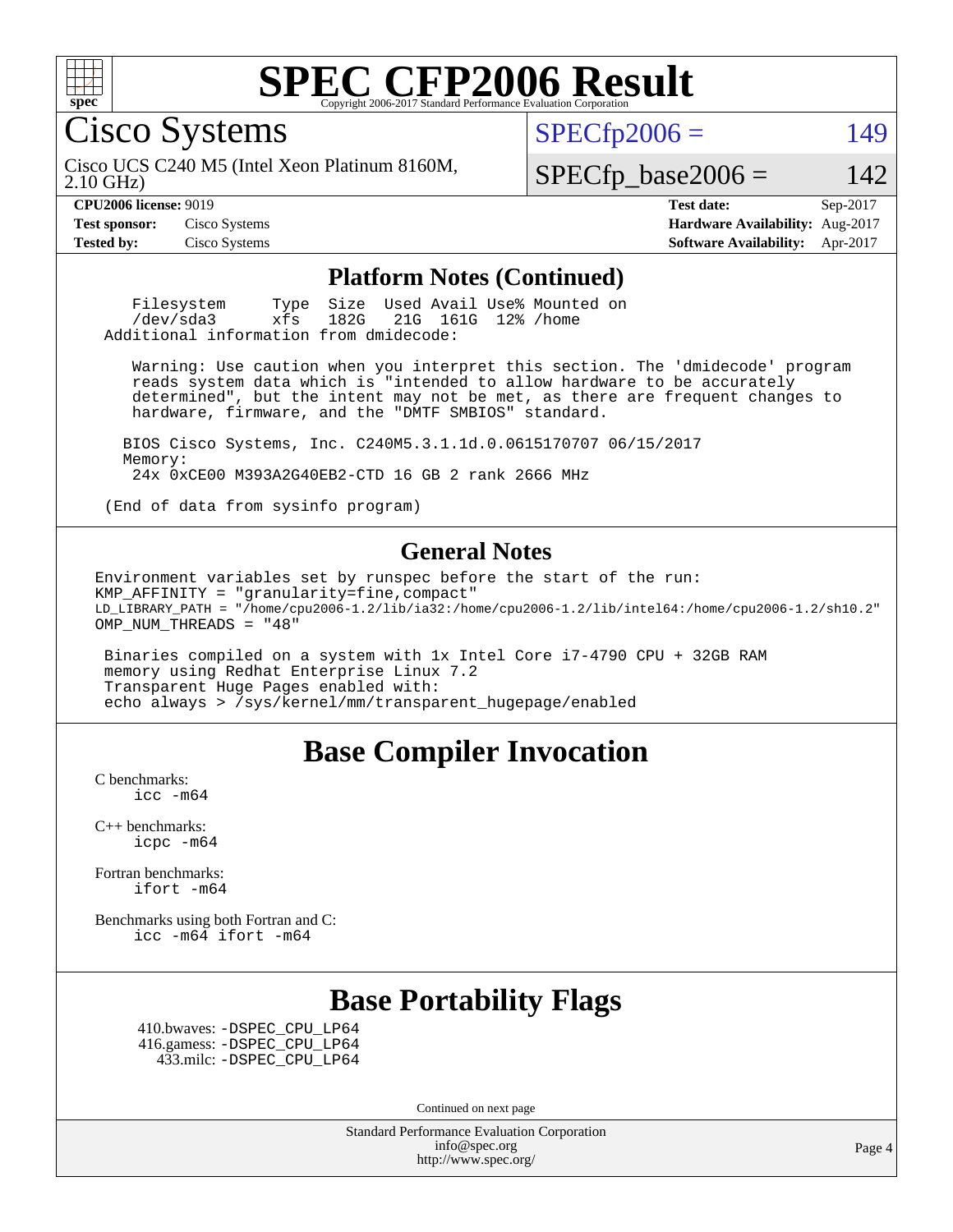

Cisco Systems

2.10 GHz) Cisco UCS C240 M5 (Intel Xeon Platinum 8160M,  $SPECTp2006 = 149$ 

 $SPECfp\_base2006 = 142$ 

**[CPU2006 license:](http://www.spec.org/auto/cpu2006/Docs/result-fields.html#CPU2006license)** 9019 **[Test date:](http://www.spec.org/auto/cpu2006/Docs/result-fields.html#Testdate)** Sep-2017 **[Test sponsor:](http://www.spec.org/auto/cpu2006/Docs/result-fields.html#Testsponsor)** Cisco Systems **[Hardware Availability:](http://www.spec.org/auto/cpu2006/Docs/result-fields.html#HardwareAvailability)** Aug-2017 **[Tested by:](http://www.spec.org/auto/cpu2006/Docs/result-fields.html#Testedby)** Cisco Systems **[Software Availability:](http://www.spec.org/auto/cpu2006/Docs/result-fields.html#SoftwareAvailability)** Apr-2017

### **[Base Portability Flags \(Continued\)](http://www.spec.org/auto/cpu2006/Docs/result-fields.html#BasePortabilityFlags)**

| 434.zeusmp: - DSPEC_CPU_LP64                |                                                                |
|---------------------------------------------|----------------------------------------------------------------|
| 435.gromacs: -DSPEC_CPU_LP64 -nofor_main    |                                                                |
| 436.cactusADM: -DSPEC CPU LP64 -nofor main  |                                                                |
| 437.leslie3d: -DSPEC CPU LP64               |                                                                |
| 444.namd: -DSPEC CPU LP64                   |                                                                |
| 447.dealII: -DSPEC CPU LP64                 |                                                                |
| 450.soplex: -DSPEC_CPU_LP64                 |                                                                |
| 453.povray: -DSPEC_CPU_LP64                 |                                                                |
| 454.calculix: - DSPEC CPU LP64 - nofor main |                                                                |
| 459. GemsFDTD: - DSPEC CPU LP64             |                                                                |
| 465.tonto: -DSPEC CPU LP64                  |                                                                |
| 470.1bm: - DSPEC_CPU LP64                   |                                                                |
|                                             | 481.wrf: -DSPEC CPU_LP64 -DSPEC_CPU_CASE_FLAG -DSPEC_CPU_LINUX |
| 482.sphinx3: -DSPEC_CPU_LP64                |                                                                |

### **[Base Optimization Flags](http://www.spec.org/auto/cpu2006/Docs/result-fields.html#BaseOptimizationFlags)**

[C benchmarks](http://www.spec.org/auto/cpu2006/Docs/result-fields.html#Cbenchmarks):

[-xCORE-AVX2](http://www.spec.org/cpu2006/results/res2017q4/cpu2006-20170919-50187.flags.html#user_CCbase_f-xCORE-AVX2) [-ipo](http://www.spec.org/cpu2006/results/res2017q4/cpu2006-20170919-50187.flags.html#user_CCbase_f-ipo) [-O3](http://www.spec.org/cpu2006/results/res2017q4/cpu2006-20170919-50187.flags.html#user_CCbase_f-O3) [-no-prec-div](http://www.spec.org/cpu2006/results/res2017q4/cpu2006-20170919-50187.flags.html#user_CCbase_f-no-prec-div) [-parallel](http://www.spec.org/cpu2006/results/res2017q4/cpu2006-20170919-50187.flags.html#user_CCbase_f-parallel) [-qopt-prefetch](http://www.spec.org/cpu2006/results/res2017q4/cpu2006-20170919-50187.flags.html#user_CCbase_f-qopt-prefetch)

[C++ benchmarks:](http://www.spec.org/auto/cpu2006/Docs/result-fields.html#CXXbenchmarks) [-xCORE-AVX2](http://www.spec.org/cpu2006/results/res2017q4/cpu2006-20170919-50187.flags.html#user_CXXbase_f-xCORE-AVX2) [-ipo](http://www.spec.org/cpu2006/results/res2017q4/cpu2006-20170919-50187.flags.html#user_CXXbase_f-ipo) [-O3](http://www.spec.org/cpu2006/results/res2017q4/cpu2006-20170919-50187.flags.html#user_CXXbase_f-O3) [-no-prec-div](http://www.spec.org/cpu2006/results/res2017q4/cpu2006-20170919-50187.flags.html#user_CXXbase_f-no-prec-div) [-qopt-prefetch](http://www.spec.org/cpu2006/results/res2017q4/cpu2006-20170919-50187.flags.html#user_CXXbase_f-qopt-prefetch)

[Fortran benchmarks](http://www.spec.org/auto/cpu2006/Docs/result-fields.html#Fortranbenchmarks): [-xCORE-AVX2](http://www.spec.org/cpu2006/results/res2017q4/cpu2006-20170919-50187.flags.html#user_FCbase_f-xCORE-AVX2) [-ipo](http://www.spec.org/cpu2006/results/res2017q4/cpu2006-20170919-50187.flags.html#user_FCbase_f-ipo) [-O3](http://www.spec.org/cpu2006/results/res2017q4/cpu2006-20170919-50187.flags.html#user_FCbase_f-O3) [-no-prec-div](http://www.spec.org/cpu2006/results/res2017q4/cpu2006-20170919-50187.flags.html#user_FCbase_f-no-prec-div) [-parallel](http://www.spec.org/cpu2006/results/res2017q4/cpu2006-20170919-50187.flags.html#user_FCbase_f-parallel) [-qopt-prefetch](http://www.spec.org/cpu2006/results/res2017q4/cpu2006-20170919-50187.flags.html#user_FCbase_f-qopt-prefetch)

[Benchmarks using both Fortran and C](http://www.spec.org/auto/cpu2006/Docs/result-fields.html#BenchmarksusingbothFortranandC): [-xCORE-AVX2](http://www.spec.org/cpu2006/results/res2017q4/cpu2006-20170919-50187.flags.html#user_CC_FCbase_f-xCORE-AVX2) [-ipo](http://www.spec.org/cpu2006/results/res2017q4/cpu2006-20170919-50187.flags.html#user_CC_FCbase_f-ipo) [-O3](http://www.spec.org/cpu2006/results/res2017q4/cpu2006-20170919-50187.flags.html#user_CC_FCbase_f-O3) [-no-prec-div](http://www.spec.org/cpu2006/results/res2017q4/cpu2006-20170919-50187.flags.html#user_CC_FCbase_f-no-prec-div) [-parallel](http://www.spec.org/cpu2006/results/res2017q4/cpu2006-20170919-50187.flags.html#user_CC_FCbase_f-parallel) [-qopt-prefetch](http://www.spec.org/cpu2006/results/res2017q4/cpu2006-20170919-50187.flags.html#user_CC_FCbase_f-qopt-prefetch)

#### **[Peak Compiler Invocation](http://www.spec.org/auto/cpu2006/Docs/result-fields.html#PeakCompilerInvocation)**

[C benchmarks](http://www.spec.org/auto/cpu2006/Docs/result-fields.html#Cbenchmarks): [icc -m64](http://www.spec.org/cpu2006/results/res2017q4/cpu2006-20170919-50187.flags.html#user_CCpeak_intel_icc_64bit_bda6cc9af1fdbb0edc3795bac97ada53)

[C++ benchmarks:](http://www.spec.org/auto/cpu2006/Docs/result-fields.html#CXXbenchmarks) [icpc -m64](http://www.spec.org/cpu2006/results/res2017q4/cpu2006-20170919-50187.flags.html#user_CXXpeak_intel_icpc_64bit_fc66a5337ce925472a5c54ad6a0de310)

[Fortran benchmarks](http://www.spec.org/auto/cpu2006/Docs/result-fields.html#Fortranbenchmarks): [ifort -m64](http://www.spec.org/cpu2006/results/res2017q4/cpu2006-20170919-50187.flags.html#user_FCpeak_intel_ifort_64bit_ee9d0fb25645d0210d97eb0527dcc06e)

[Benchmarks using both Fortran and C](http://www.spec.org/auto/cpu2006/Docs/result-fields.html#BenchmarksusingbothFortranandC): [icc -m64](http://www.spec.org/cpu2006/results/res2017q4/cpu2006-20170919-50187.flags.html#user_CC_FCpeak_intel_icc_64bit_bda6cc9af1fdbb0edc3795bac97ada53) [ifort -m64](http://www.spec.org/cpu2006/results/res2017q4/cpu2006-20170919-50187.flags.html#user_CC_FCpeak_intel_ifort_64bit_ee9d0fb25645d0210d97eb0527dcc06e)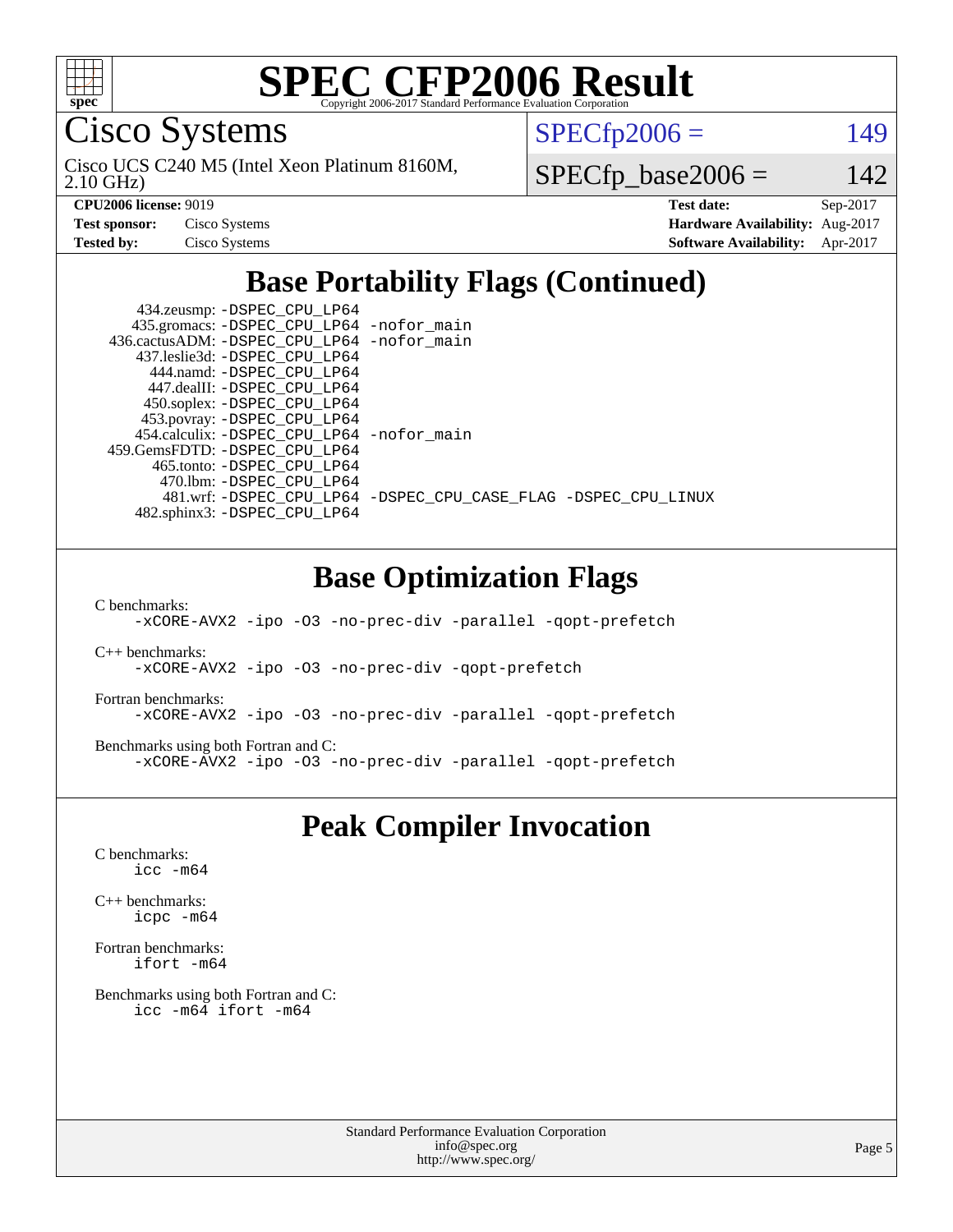

Cisco Systems

Cisco UCS C240 M5 (Intel Xeon Platinum 8160M,

 $SPECTp2006 = 149$ 

2.10 GHz)

 $SPECfp\_base2006 = 142$ 

**[CPU2006 license:](http://www.spec.org/auto/cpu2006/Docs/result-fields.html#CPU2006license)** 9019 **[Test date:](http://www.spec.org/auto/cpu2006/Docs/result-fields.html#Testdate)** Sep-2017 **[Test sponsor:](http://www.spec.org/auto/cpu2006/Docs/result-fields.html#Testsponsor)** Cisco Systems **[Hardware Availability:](http://www.spec.org/auto/cpu2006/Docs/result-fields.html#HardwareAvailability)** Aug-2017 **[Tested by:](http://www.spec.org/auto/cpu2006/Docs/result-fields.html#Testedby)** Cisco Systems **[Software Availability:](http://www.spec.org/auto/cpu2006/Docs/result-fields.html#SoftwareAvailability)** Apr-2017

### **[Peak Portability Flags](http://www.spec.org/auto/cpu2006/Docs/result-fields.html#PeakPortabilityFlags)**

Same as Base Portability Flags

### **[Peak Optimization Flags](http://www.spec.org/auto/cpu2006/Docs/result-fields.html#PeakOptimizationFlags)**

[C benchmarks](http://www.spec.org/auto/cpu2006/Docs/result-fields.html#Cbenchmarks):

433.milc: basepeak = yes

 $470.$ lbm: basepeak = yes

 $482$ .sphinx3: basepeak = yes

[C++ benchmarks:](http://www.spec.org/auto/cpu2006/Docs/result-fields.html#CXXbenchmarks)

```
 444.namd: -prof-gen(pass 1) -prof-use(pass 2) -xCORE-AVX2(pass 2)
       -par-num-threads=1-ipo-O3(pass 2)-no-prec-div(pass 2) -fno-alias -auto-ilp32
```
447.dealII: basepeak = yes

 $450$ .soplex: basepeak = yes

```
 453.povray: -prof-gen(pass 1) -prof-use(pass 2) -xCORE-AVX2(pass 2)
         -par-num-threads=1-ipo-O3(pass 2)-no-prec-div(pass 2) -unroll4 -ansi-alias
```
[Fortran benchmarks](http://www.spec.org/auto/cpu2006/Docs/result-fields.html#Fortranbenchmarks):

```
410.bwaves: basepeak = yes 416.gamess: -prof-gen(pass 1) -prof-use(pass 2) -xCORE-AVX2(pass 2)
            -par-num-threads=1-ipo-O3(pass 2)-no-prec-div(pass 2) -unroll2 -inline-level=0 -scalar-rep-
    434.zeusmp: basepeak = yes
    437.leslie3d: basepeak = yes
 459.GemsFDTD: -prof-gen(pass 1) -prof-use(pass 2) -xCORE-AVX2(pass 2)
            -par-num-threads=1-ipo-O3(pass 2)-no-prec-div(pass 2) -unroll2 -inline-level=0
            -qopt-prefetch -parallel
      465.tonto: -prof-gen(pass 1) -prof-use(pass 2) -xCORE-AVX2(pass 2)
            -par-num-threads=1(pass 1) -ipo(pass 2) -O3(pass 2)
            -no-prec-div-inline-calloc-qopt-malloc-options=3
            -auto -unroll4
```
Continued on next page

```
Standard Performance Evaluation Corporation
             info@spec.org
           http://www.spec.org/
```